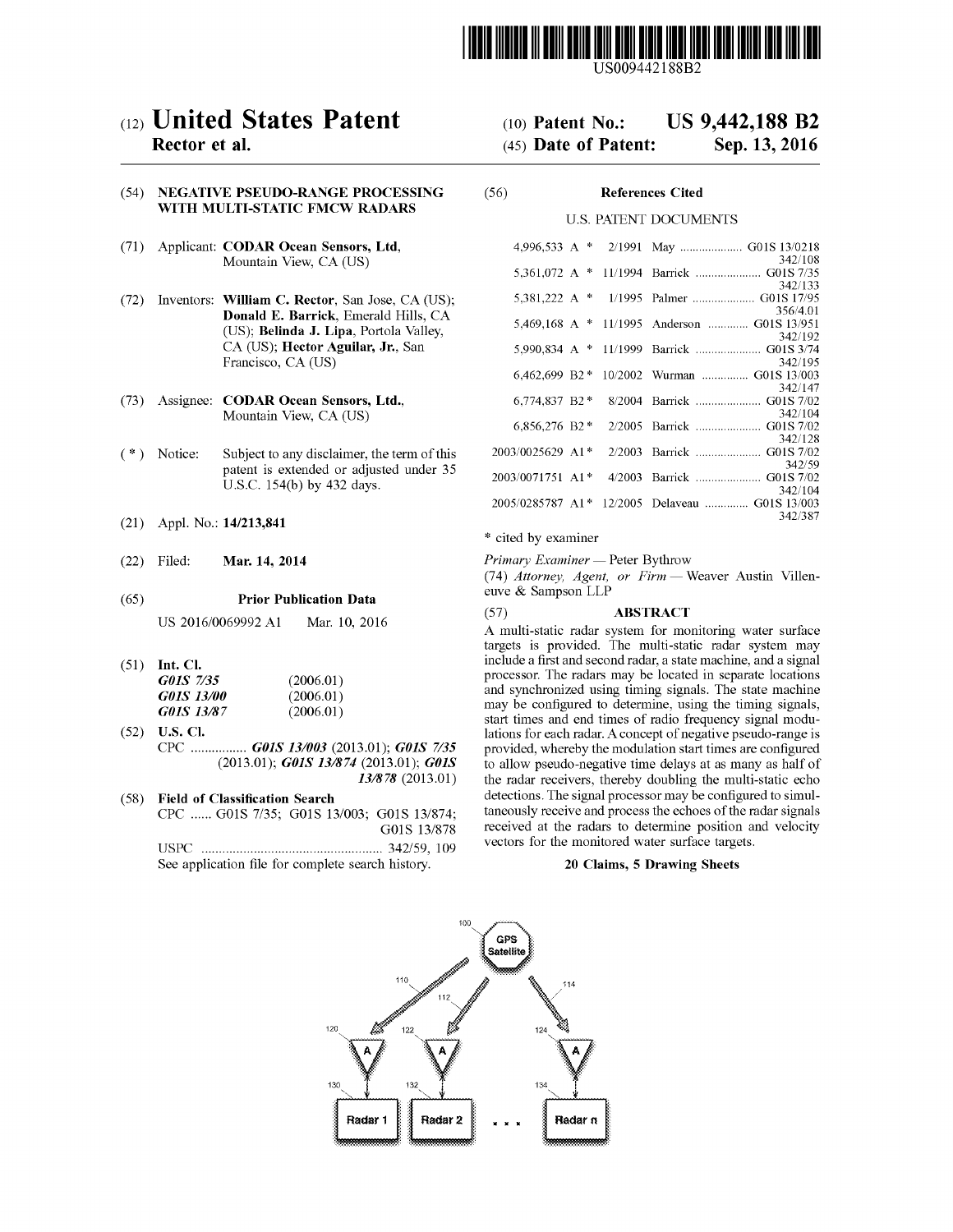

FIG. 1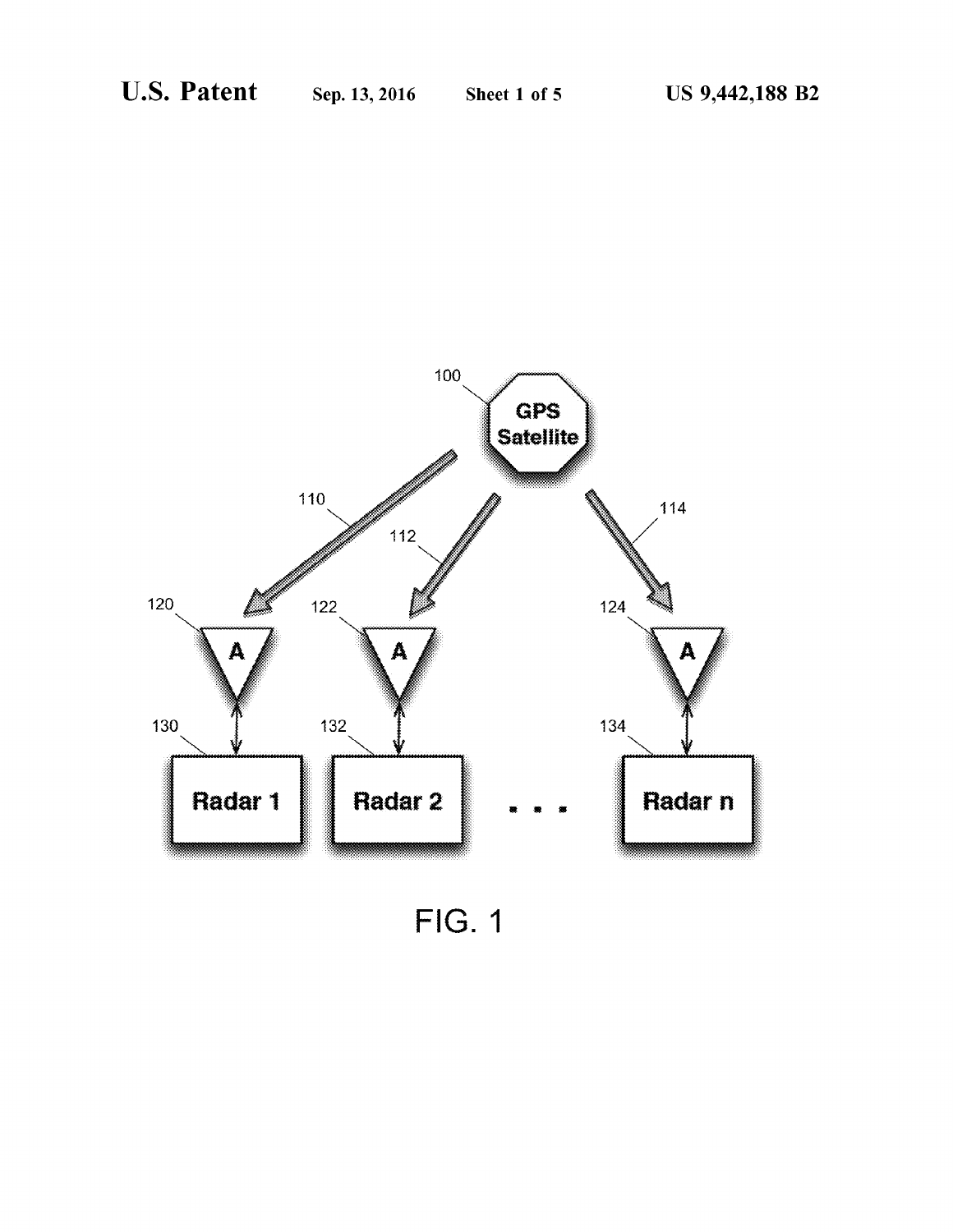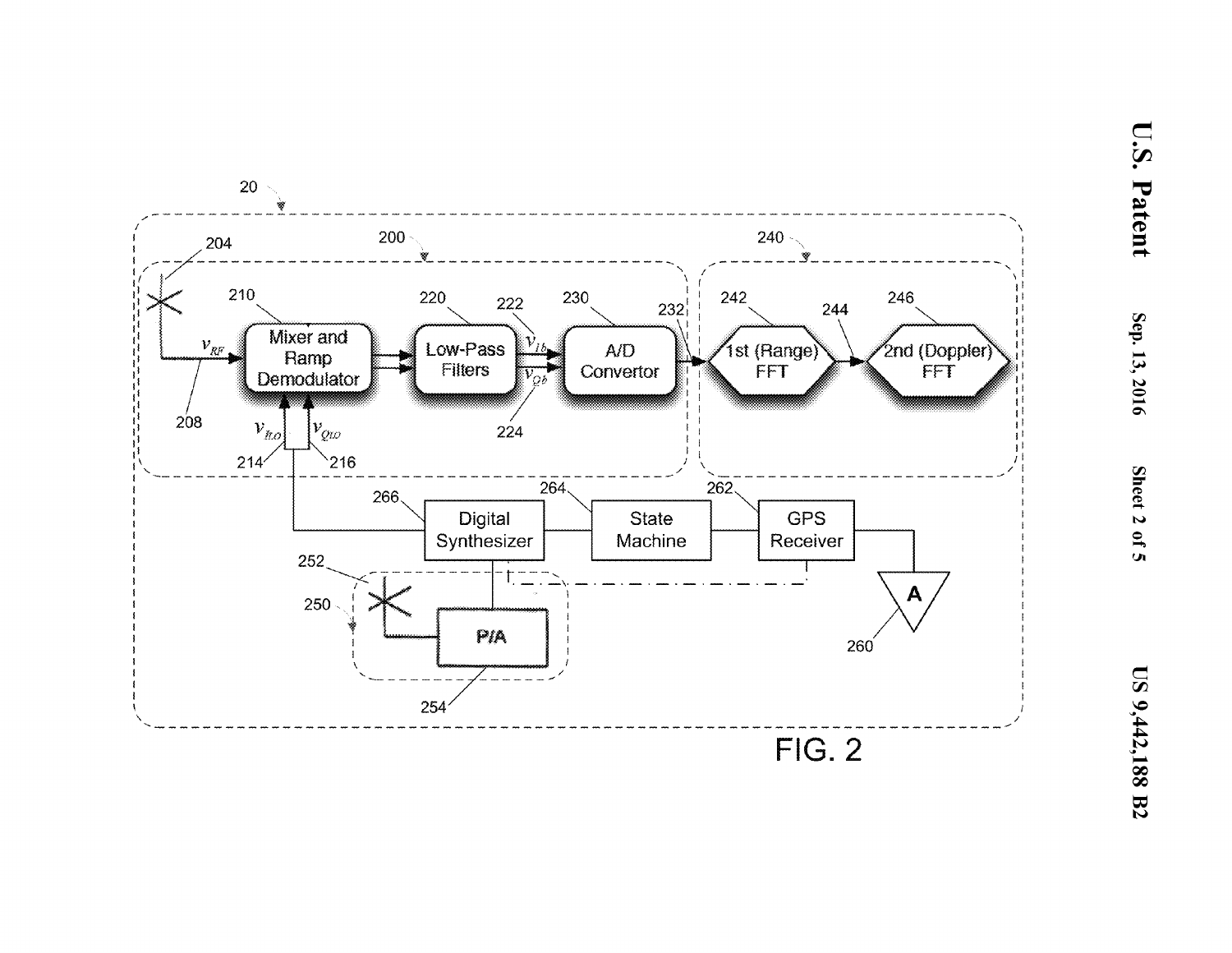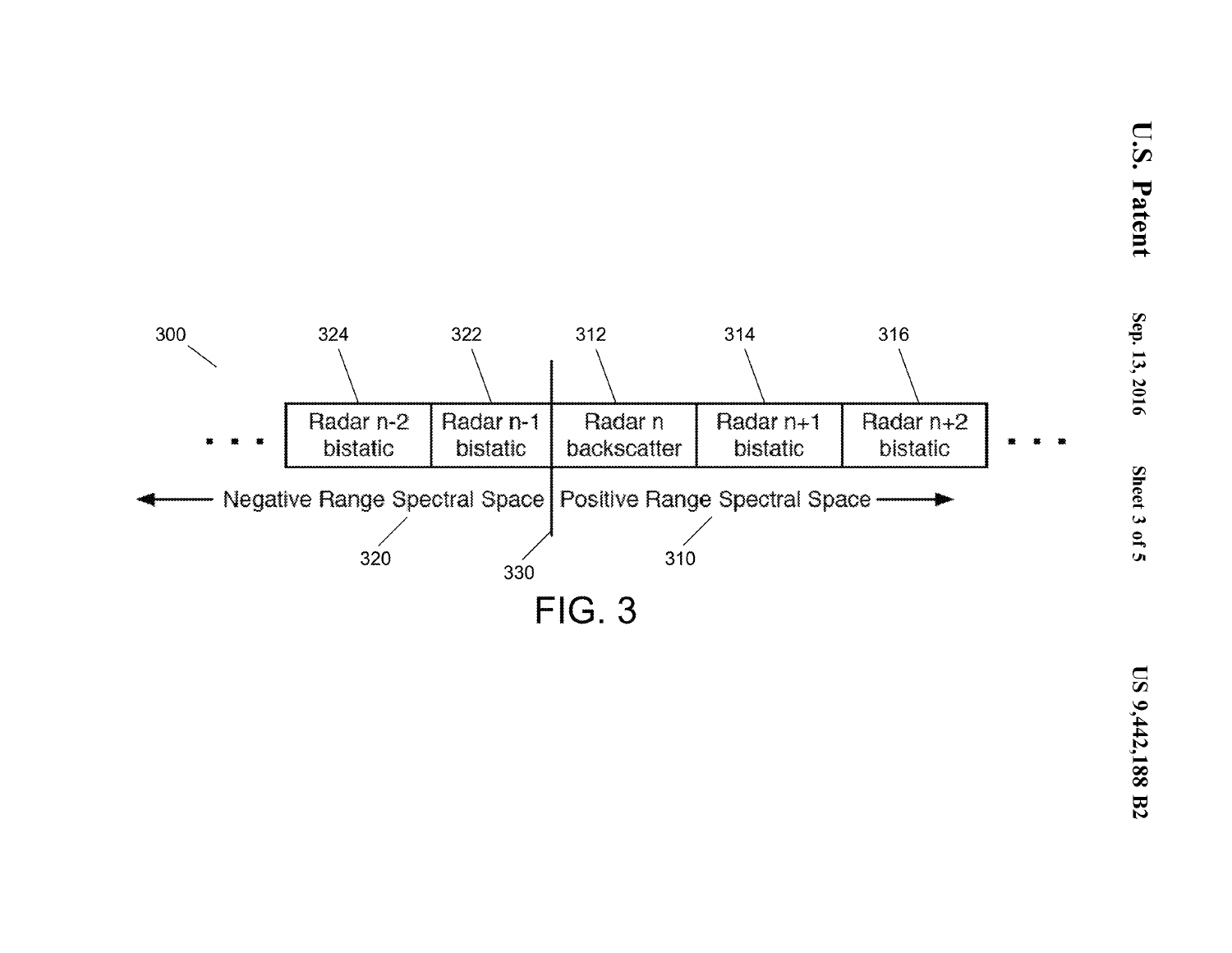

**FIG. 4A**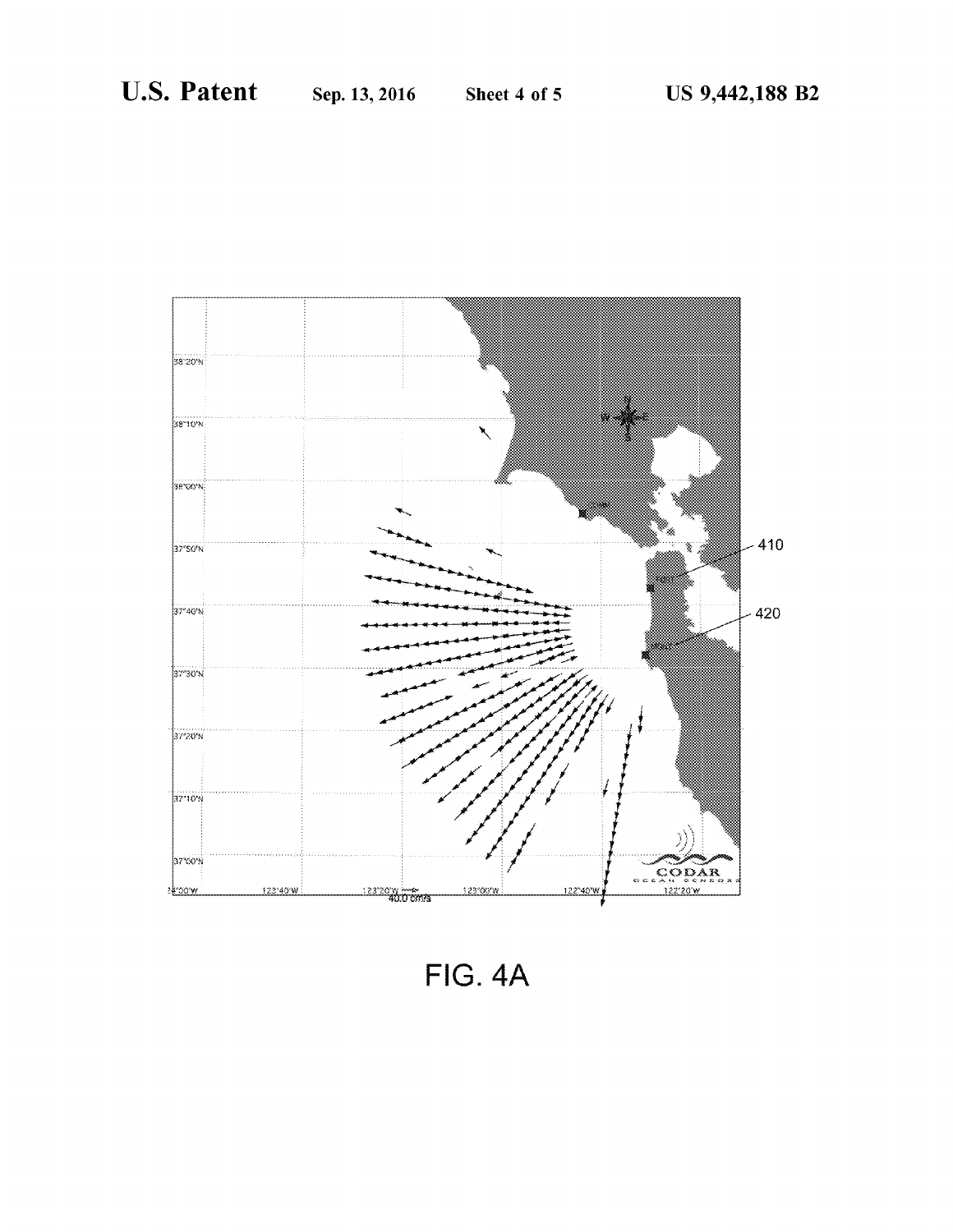

FIG. 4B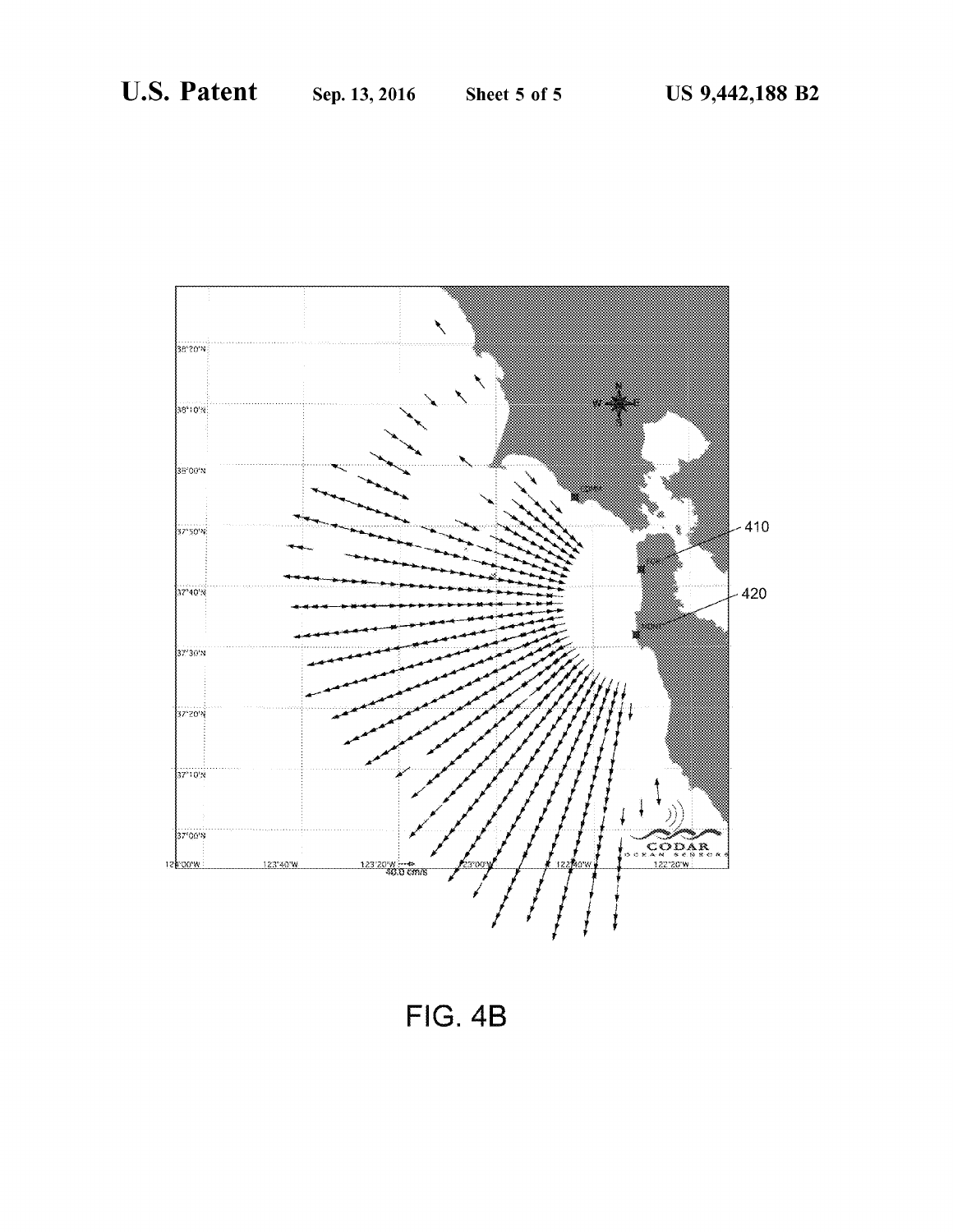#### **NEGATIVE PSEUDO-RANGE PROCESSING WITH MULTI-STATIC FMCW RADARS**

#### COPYRIGHT NOTICE

A portion of the disclosure of this patent document contains material which is subject to copyright protection. The copyright owner has no objection to the facsimile reproduction by anyone of the patent document or the patent disclosure, as it appears in the Patent and Trademark Office 10 patent file or records, but otherwise reserves all copyright rights whatsoever.

#### **BACKGROUND**

Low-frequency backscatter radar systems, operating in the MF, HF, VHF, and UHF bands, are widely used for mapping and monitoring water surface targets such as currents, vessels, and waves on the ocean, or water flow along rivers. Nearly 150 such HF/VHF radars presently operate 20 along the U.S. coasts as part of the U.S. Integrated Ocean Observing System (IOOS) program of the National Oceanic and Atmospheric Administration (NOAA), and such systems output their data to public websites (hfradar.ndbc.noaa.gov). Several other countries now have such radar networks on 25 their coasts. A total of at least 400 of these oceanographic radars are deployed and operate worldwide.

At least two backscatter radars are normally needed to map currents, because each radar measures only a scalar radial vector component, and a view from two directions is 30 needed to construct a total 2D vector for a map. These scalar velocities are based on the Doppler principle that separates the known Bragg-wave velocity from the unknown current velocity. In the case of a vessel target, its position and radial velocity are measured by a single radar, but a view from two 35 radars offers the advantage of increased detection robustness.

Range or distance to the target or scattering cell is obtained from the time delay between transmit and received echoes, as is the case in all radars. Oceanographic radars in operation today employ FMCW signals (frequency modulated continuous wave), and commonly assigned U.S. Pat. No. 5,361,072, filed Feb. 28, 1992, entitled "Gated FMCW DF radar and signal processing for range/doppler/angle determination", which is incorporated herein by reference, 45 reveals how target range is derived from these signals. Following range processing, the complex (real and imaginary) echo time series for each range cell is Fourier transformed to obtain Doppler spectra and/or cross spectra among several receive antennas or elements. The velocity of 50 the echoing target (current or vessel), as well as its bearing, is extracted from the signals at this point. One suitable and widely used bearing determination algorithm is Multiple Signal Classification (MUSIC), a direction-finding (DF) technique described in commonly assigned U.S. Pat. No. 55 5,990,834, filed Aug. 29, 1997, entitled "Radar angle determination with MUSIC direction finding", which is incorporated herein by reference. This backscatter radar makes its measurements in a polar coordinate system in which radial current velocity at each point in the coverage area is mea- 60 sured by each radar on the polar map.

Because a single radar measures a single radial vector component in polar coordinates, normally two backscatter radar systems are used in pairs, spaced tens of kilometers apart and operating independently. Based on the known 65 geometry and location of a mutually observed scattering cell, two resulting radial velocity components are combined

to produce a total velocity vector map across the overlapping coverage zone. Thus, one shortcoming of conventional systems is the need for multiple, costly backscatter radar systems for current mapping as well as robust vessel surveillance.

In networks of coastal radars, greater data coverage and robustness for a given number of backscatter radars can be obtained by synchronizing these systems to a stable timing base and operating them multi-statically. The methodology for this is discussed in commonly assigned U.S. Pat. No. 6,774,837, filed Oct. 27, 2003, entitled "Ocean surface current mapping with bistatic HF radar", which is incorporated herein by reference. The transmitter of one backscatter radar illuminates the sea surface, for example, where it is scattered by the waves or vessel target, and returns as echo <sup>15</sup> to a different backscatter receiver. While thusly operating bistatically, each radar continues simultaneously receiving echoes in its normal backscatter mode. A convenient and inexpensive multi-static synchronization method in common use employs the stable time base of GPS satellite signals; this technique time-multiplexes the start times of each radar's FMCW modulation sweep in a controlled manner in order that their target echoes are distinctly and efficiently separated after demodulation so that they do not interfere with each other. This is discussed in commonly assigned U.S. Pat. No. 6,856,276, filed Mar. 28, 2002, entitled "Multistation HF FMCW radar frequency sharing with GPS time modulation multiplexing," which is incorporated herein by reference.

There are peculiarities and asymmetries of bistatic radar pairs within this multi-static configuration. For one, echoes with constant time delay behind the transmitter-receiver signal do not fall on circles as they do in backscatter radars. They fall on ellipses with the transmitter and receiver as the focal points. The scalar data from this pair occur in an elliptical coordinate system rather than the polar coordinate system of backscatter radars. Moreover, using this multistatic configuration, bearing with oceanographic radars is still measured at the receiving antenna, which is configured to estimate the angle to the echo. The transmitter is omnidirectional in its radiation, floodlighting the coverage area. This is a dissymmetry that favors the receiver end of the ellipse in terms of data quantity, quality, and robustness.

In a coastal network comprised of N backscatter radars with mutually overlapping target coverage, when operating multi-statically and measuring echo distance from conventional time delay, the target can be seen

$$
\frac{(N+1)\cdot N}{2}
$$

times, based on the conventional practice described in the above-noted U.S. Pat. No. 6,774,837. This compares with just N if the radars operated in the conventional monostatic (backscatter) mode. In the limit of large N, prior conventional multi-static operation provides  $N^2/2$  target measurements.

Accordingly, there is a need for improvement in expanding the number of measurements from the conventional multi-static operation discussed above, and removing the dissymmetry favoring the receiver end of the bistatic pair geometry.

#### SUMMARY

In one aspect, the invention features a multi-static radar system for monitoring water surface targets. The radar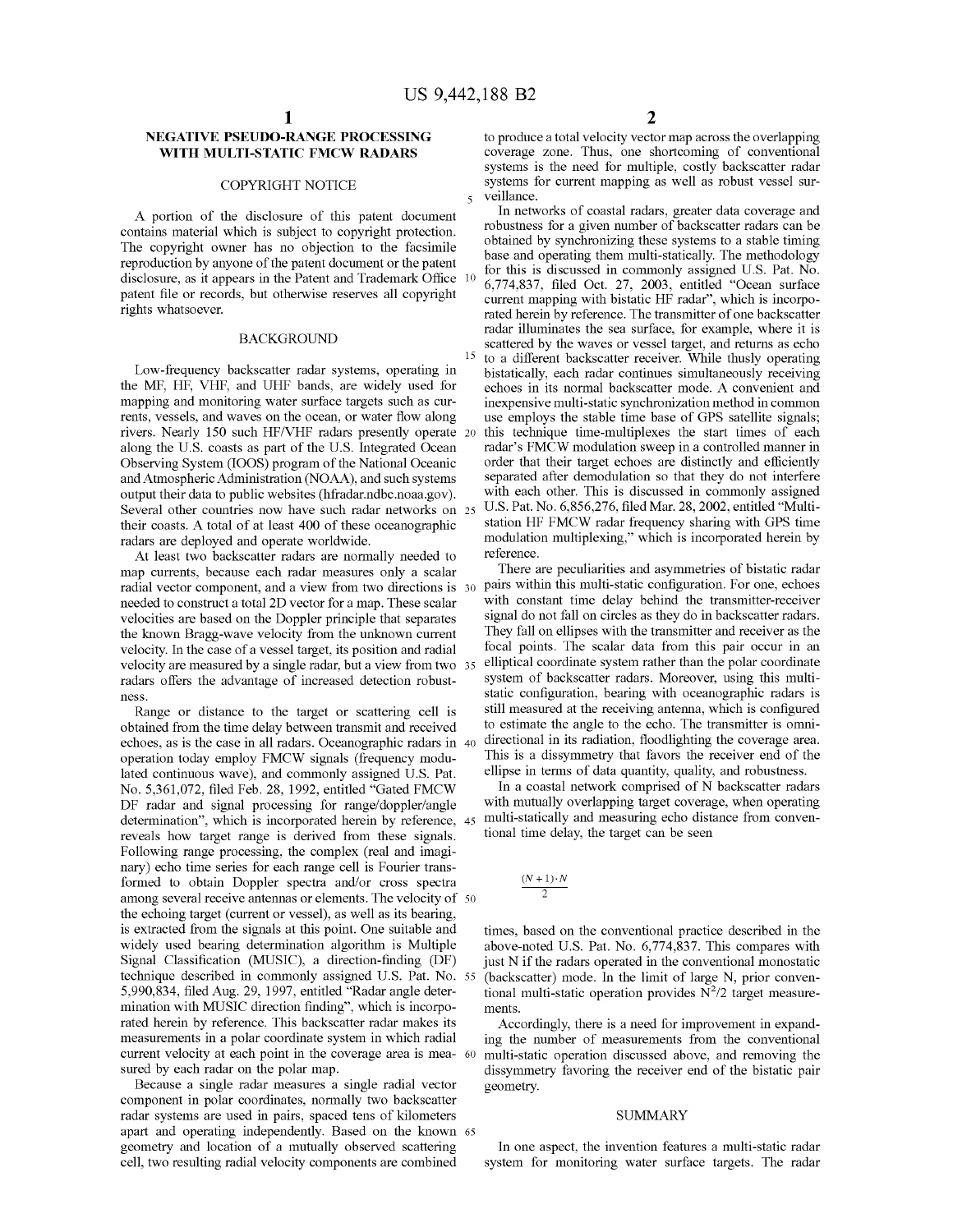system comprises a first radar, a second radar, a state machine, and a signal processor. The first and second radars each include a transmitter and a receiver, and are located in separate locations and are synchronized using timing signals. Each radar is configured to transmit radar signals and receive echoes of radar signals from the other radar. The state machine is configured to determine, using the timing signals, start times and end times of radio frequency signal modulations for each radar, the start time of the radio frequency signal modulation of the second radar being offset from the start time of the radio frequency signal modulation to be:<br>of the first radar. The signal processor is configured to to be: simultaneously receive and process the echoes of the radar signals received at the first and second radars to determine position and velocity vectors for the monitored water surface 15 targets, wherein a first set of position and velocity vectors is determined from echoes, received at the first radar, of the radar signals transmitted by the second radar, and wherein a second set of position and velocity vectors is determined from echoes, received at the second radar, of radar signals 20 transmitted by the first radar.

Various implementations of the invention may include one or more of the following features. The multi-static radar system may comprise N radars configured to operate multistatically, wherein  $T_{(n)}^{(n-1)}$  is a time delay for the start time 25 of a radio frequency signal modulation for a radar n, wherein  $T_{(n)}^{(n-1)}$  is defined to be:

$$
T_{(n)}^{(n-1)} > T p_{(n-1)}^{(n)} + t_{(n-1),e}
$$

wherein  $Tp_{(n-1)}^{(n)}$  is a time for a radar echo signal to 30 propagate directly between a radar n-1 and the radar n, and  $t_{(n-1),e}$  is a time delay of radar echoes of the radar n-1 beyond receipt of the directly propagated radar echo signal. In these implementations, the total time delay  $t_d$  for radar echoes received at the radar n from the radar n-1 may be defined as:

$$
t_d = T p_{(n-1)}^{(n)} - T_{(n)}^{(n-1)} t_{(n-1)}
$$

wherein an unwrap of a range fast Fourier transform (FFT) of the radar echoes received at the radar n results in radar echoes falling in a negative range of the range FFT when the total time delay  $t_d$  for the radar echoes is negative.

The first and second radars of the multi-static radar system may be one of the following: an MF radar, an HF radar, a VHF radar, and a UHF radar. The timing signals may be provided by a Global Positioning System (GPS) or by one of: a rubidium-disciplined oscillator, an oven-controlled crystal oscillator, and a similar stable time base providing the same function.

In another aspect, the invention features a method of 50 monitoring water surface targets using a multi-static radar system comprising at least two radars. Each of the at least two radars includes a transmitter and receiver, and the at least two radars are located in separate locations and synchronized using timing signals. The method comprises determining, using the timing signals, start times and end times of radio frequency signal modulations for each of the at least two radars. The method further comprises transmitting, according to the determined start and end times, radar signals from the transmitters of the at least two radars, the 60 start time of a radio frequency signal modulation of a first radar being offset from the start time of a radio frequency signal modulation of a second radar. The method further comprises determining position and velocity vectors for a monitored water surface target by simultaneously receiving 65 and processing the echoes of the radar signals received at the first and second radars, wherein a first set of position and

**4** 

velocity vectors is determined from echoes, received at the first radar, of the radar signals transmitted by the second radar, and wherein a second set of position and velocity vectors is determined from echoes, received at the second radar, of radar signals transmitted by the first radar.

Various implementations of the invention may include one or more of the following features. For the above-noted method, the multi-static radar system may comprise N radars configured to operate multi-statically, wherein  $T_{(n)}^{(n-1)}$  is a time delay for the start time of a radio frequency signal modulation for a radar n, wherein  $T_{(n)}^{(n-1)}$  is defined

$$
T_{(n)}^{(n-1)} > T p_{(n-1)}^{(n)} + t_{(n-1),e}
$$

wherein  $Tp_{(n-1)}^{(n)}$  is a time for a radar echo signal to propagate directly between a radar n-1 and the radar n, and  $t_{(n-1),e}$  is a time delay of radar echoes of the radar n-1 beyond receipt of the directly propagated radar echo signal. A total time delay  $t_d$  for radar echoes received at the radar n from the radar n-1 may be defined as:

$$
t_d = T p_{(n-1)}^{(n)} - T_{(n)}^{(n-1)} + t_{(n-1),e}
$$

wherein an unwrap of a range fast Fourier transform (FFT) of the radar echoes received at the radar n results in radar echoes falling in a negative range of the range FFT when the total time delay  $t_d$  for the radar echoes is negative.

In implementations of the above-noted method, the at least two radars may be one of the following: an MF radar, an HF radar, a VHF radar, and a UHF radar. The timing signals may be provided by a Global Positioning System (GPS) or by one of: a rubidium-disciplined oscillator, an oven-controlled crystal oscillator, and a similar stable time base providing the same function.

In another aspect, the invention features a computer program product comprising a non-transitory computer readable storage medium on which is provided program instructions for monitoring water surface targets using a multi-static radar system comprising at least two radars, each of the at least two radars including a transmitter and receiver, located in separate locations, and synchronized using timing signals. The instructions comprise code for determining, using the timing signals, start times and end times of radio frequency signal modulations for each of the at least two radars. The instructions further comprise code for transmitting, according to the determined start and end times, radar signals from the transmitters of the at least two radars, the start time of a radio frequency signal modulation of a first radar being offset from the start time of a radio frequency signal modulation of a second radar. The instructions further comprise code for determining position and velocity vectors for the monitored water surface targets by simultaneously receiving and processing the echoes of the radar signals received at the first and second radars, wherein a first set of position and velocity vectors is determined from echoes, received at the first radar, of the radar signals transmitted by the second radar, and wherein a second set of position and velocity vectors is determined from echoes, received at the second radar, of radar signals transmitted by the first radar.

Various implementations of the computer program product may include one or more of the following features. The multi-static radar system may comprise N radars configured to operate multi-statically, wherein  $T_{(n)}^{(n-1)}$  is a time delay for the start time of a radio frequency signal modulation for a radar n, wherein  $T_{(n)}^{(n-1)}$  is defined to be:

$$
T_{(n)}^{(n-1)} > T p_{(n-1)}^{(n)} + t_{(n-1),e}
$$

wherein  $Tp_{(n-1)}^{(n)}$  is a time for a radar echo signal to propagate directly between a radar n-1 and the radar n, and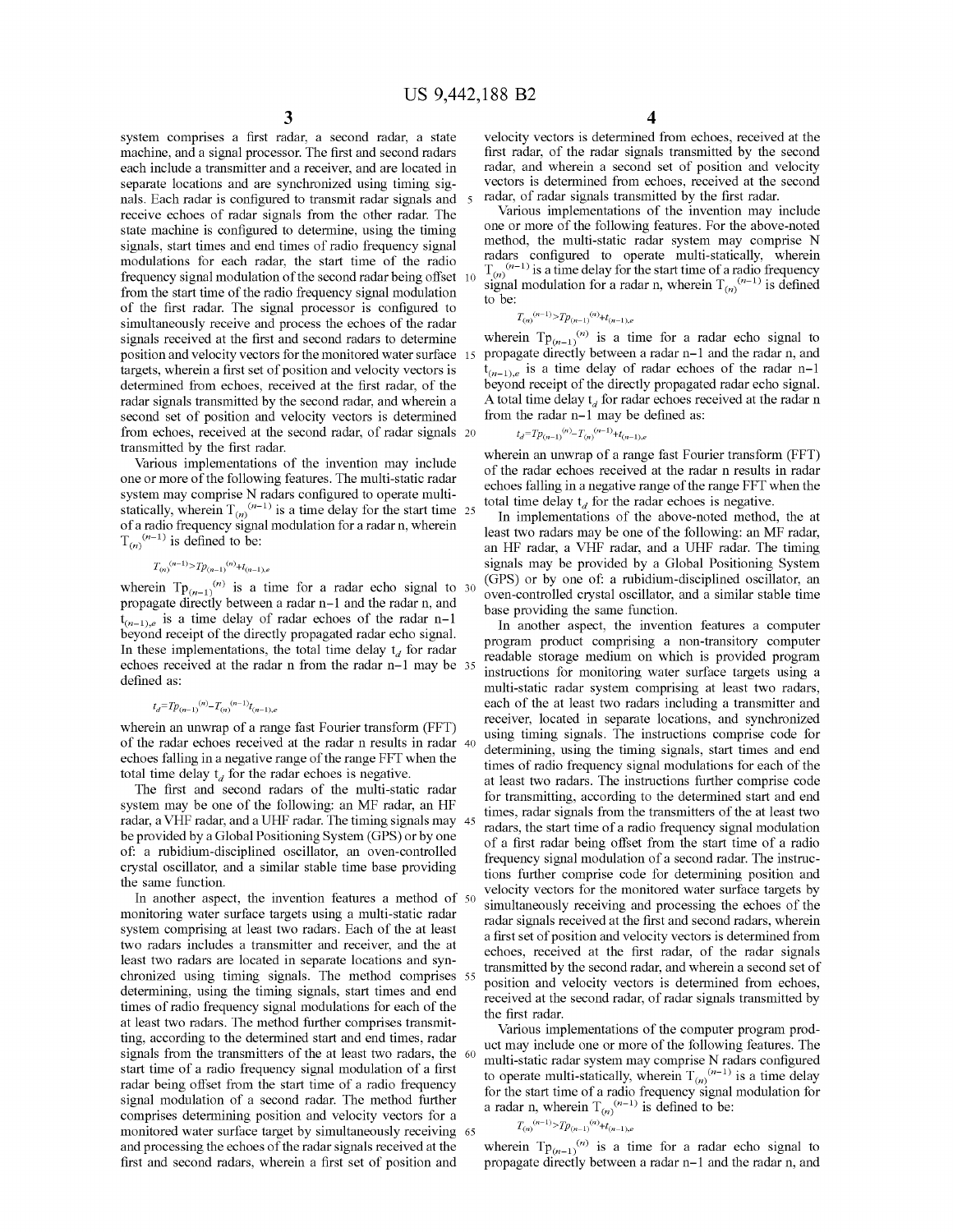$\sqrt{5}$ 

 $t_{(n-1),e}$  is a time delay of radar echoes of radar n-1 beyond receipt of the directly propagated radar echo signal. A total time delay  $t_d$  for radar echoes received at the radar n from the radar n-1 may be defined as:

$$
t_d = T p_{(n-1)}^{(n)} - T_{(n)}^{(n-1)} + t_{(n-1),e}
$$

wherein an unwrap of a range fast Fourier transform (FFT) of the radar echoes received at the radar n results in radar hardware failure at one of the radar sites. echoes falling in a negative range of the range FFT when the total time delay  $t_d$  for the radar echoes is negative.

In implementations of the computer program product, the at least two radars may be one of the following: an MF radar, at least two radars may be one of the following, an MP radar,<br>and HF radar, a VHF radar, and a UHF radar. The timing signals may be provided by a Global Positioning System (GPS) or by one of: a rubidium-disciplined oscillator, an 15 oven-controlled crystal oscillator, and a similar stable time base providing the same function.

In another aspect, the invention features a multi-static radar system for monitoring water surface targets. The radar system comprises N bistatic radars, a state machine, and a 20 signal processor. Each of the N bistatic radars includes a transmitter and a receiver, located in separate locations, and synchronized using timing signals. Each bistatic radar is configured to transmit radar signals and receive echoes of radar signals from the other bistatic radars. The state 25 machine is configured to determine, using the timing signals, start times and end times of radio frequency signal modulations for each bistatic radar, the start time of the radio frequency signal modulation of a bistatic radar n being offset from the start time of the radio frequency signal modulation 30 of a bistatic radar n-1. The signal processor is configured to simultaneously receive and process the echoes of the radar signals received at the N bistatic radars to determine velocity vectors for a monitored water surface target, wherein a first set of velocity vectors is determined from echoes, received 35 at bistatic radar n, of the radar signals transmitted by bistatic radar n-1, and wherein a second set of velocity vectors is determined from echoes, received at bistatic radar n-1, of radar signals transmitted by bistatic radar n. The N bistatic radars are configured to operate multi-statically, wherein 40  $T_{(n)}^{(n-1)}$  is a time delay for the start time of a radio frequency signal modulation for radar n, wherein  $T_{(n)}^{(n-1)}$  is defined to be:

$$
T_{(n)}^{(n-1)} > T p_{(n-1)}^{(n)} + t_{(n-1),e}
$$

wherein  $Tp_{(n-1)}^{(n)}$  is a time for a radar echo signal to propagate directly between bistatic radar n-1 and bistatic radar n, and  $t_{(n-1),e}$  is a time delay of radar echoes of radar n-1 beyond receipt of the directly propagated radar echo signal.

Various implementations of the invention may include one or more of the following features. A total time delay  $t_d$ for radar echoes received at bistatic radar n from bistatic radar n-1 may be defined as:

$$
t_d = T p_{(n-1)}^{(n)} - T_{(n)}^{(n-1)} + t_{(n-1),e}
$$

wherein an unwrap of a range fast Fourier transform (FFT) of the radar echoes received at bistatic radar n results in radar echoes falling in a negative range of the range FFT when the total time delay  $t_d$  for the radar echoes is negative. 60

The invention can include one or more of the following advantages. For one, a bistatic pair of radars, according to the present invention, can have both radars of the pair serve as receivers, rather than just one. This eliminates the dissymmetry inherent in prior multi-static operations discussed 65 earlier, and doubles the amount of bistatic information output through use of both radars' bistatic echoes instead of

just one. Moreover, in many situations, the present invention may expand the coverage area of a bistatic pair of radars, allowing for more efficient use of the radars. Another advantage of the present invention is the increase in accuracy of echo parameters, including position and velocity, as a consequence of doubling the amount of information. Furthermore, the redundancy compensates for some types of

These and other features and advantages of the present 10 invention will be presented in more detail in the following specification of the invention and the accompanying figures, invention.

#### BRIEF DESCRIPTION OF THE DRAWINGS

The invention may best be understood by reference to the following description taken in conjunction with the accompanying drawings that illustrate specific embodiments of the present invention.

FIG. **1** is a block diagram showing GPS satellite timing signals being received by a number of radars that are to be used in multi-static operations among each other, according to one embodiment of the present invention.

FIG. **2** is an exemplary block diagram of a bistatic radar including a transmitter module and a receiver module for transmitting and receiving radar signals.

FIG. **3** is a diagrammatic representation of the range space occupied in multi-static radars, including both the positive ranges and the negative ranges.

FIG. **4A** is an example of an output bistatic ocean surface current map created by a pair of radars operating in positive range mode according to the prior art.

FIG. **4B** is an example of an output bistatic ocean surface current map created by a pair of radars operating in the negative range mode that results from an embodiment of the present invention.

#### DETAILED DESCRIPTION

Reference will now be made in detail to some specific embodiments of the present invention including the best modes contemplated by the inventor for carrying out the 45 invention. Examples of these specific embodiments are illustrated in the accompanying drawings. While the invention is described in conjunction with these specific embodiments, it will be understood that it is not intended to limit the invention to the described embodiments. On the contrary, it 50 is intended to cover alternatives, modifications, and equivalents as may be included within the spirit and scope of the invention as defined by the appended claims.

The present invention is a novel extension of bistatic or multi-static FMCW radars that operate on or near bodies of 55 water to map surface currents or detect ship targets. Multistatic radar operation means combinations of bistatic pairings of "n" radars. These are synchronized together so that their signals are coherent.

The present invention provides an augmentation improvement to conventional bistatic current mapping and ship detection. The present invention doubles the amount of information for a bistatic radar pair by allowing both systems at the focal points of the ellipses to be used for both transmit and receive, instead of only one. This is done by introducing the concept of "negative range" (or negative time delay to target), made possible by the FMCW (frequency-modulated continuous wave) signals that HF radars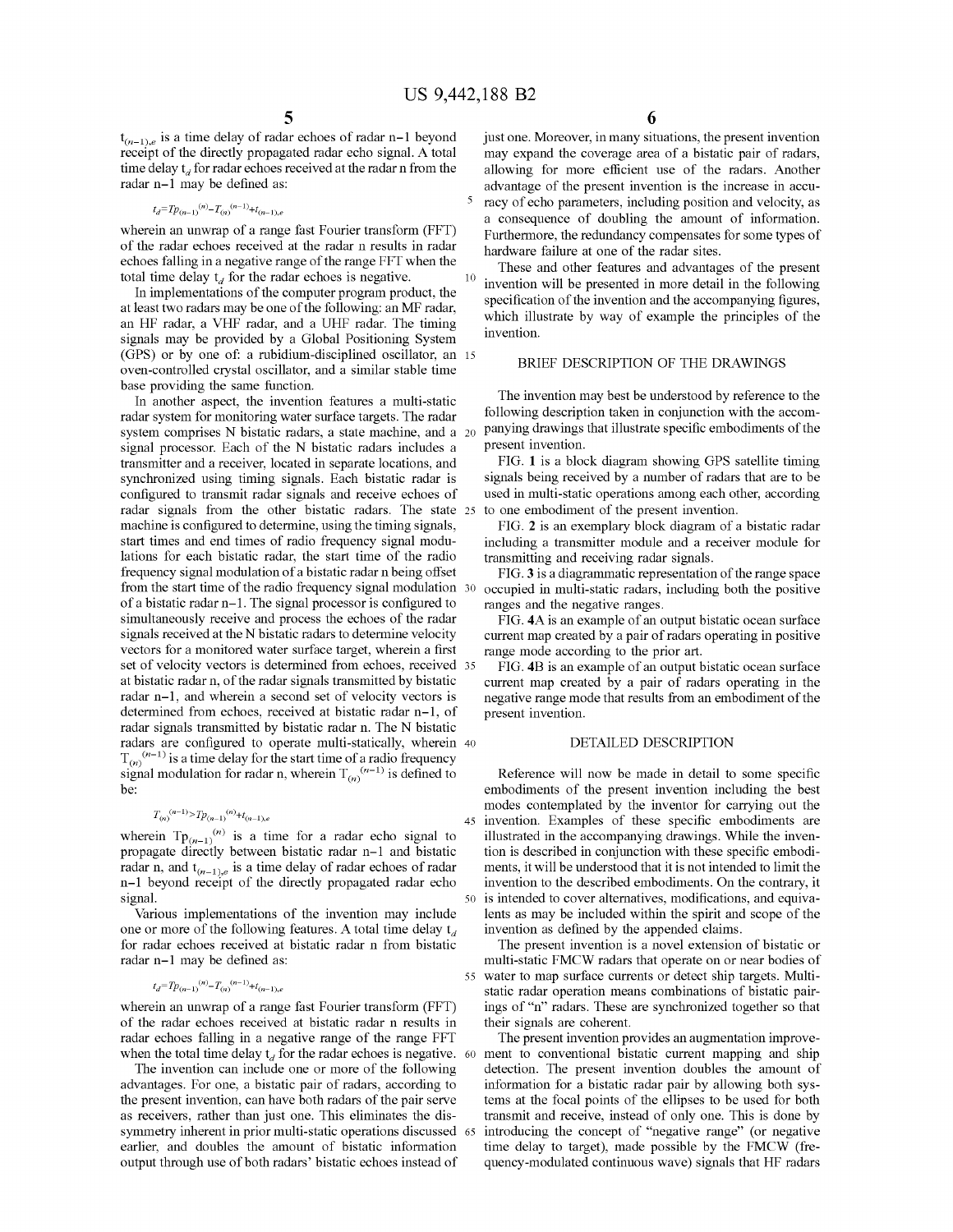employ. This is achieved by signal processing following digitization in the radar receivers.

The present invention provides an algorithmic methodology and resulting computer program product that will allow capture of the bistatic echoes of a second unit of a pair of 5 radars that was heretofore not known. This yields a second set of current vectors or ship detections independent from the first set, doubling the amount of information available from the bistatic pair.

A multi-static radar system is provided having a number 10 of transmitters and receivers, for transmitting radar signals and receiving their echoes. In the most general configuration, at each physical radar location, a transmitter and receiver are included. The transmitters and receivers at one location have their signals generated at each site, but their 15 local oscillators are locked or synchronized together among different sites, for example by the common global positioning system (GPS) timing base. However, the present invention embodies any method of timing that accomplishes the synchronization exemplified above by GPS. This provides 20 coherency between all transmitters and receivers, as described in U.S. Pat. No. 6,856,276.

Departing from the prior art, the present invention reveals how the FMCW modulation start times can be configured so that—in addition to Radar 1 capturing the echoes from  $25$ Radar 2's transmitter-Radar 2's receiver will capture the echoes from Radar 1 's transmitter. This involves the concept of "negative range" or "negative time delay" that had been overlooked up to the present as a multi-static information source. 30

FIG. **1** is a block diagram showing GPS satellite timing signals **110, 112, 114** being received by a number "n" of radars **130, 132, 134** that are to be used in multi-static operations among each other, according to one embodiment of the present invention. This embodiment uses precisely  $35$  purposeful sweep start time offset);  $f_0$  is the center carrier timed signals **110, 112, 114** from the GPS (global positioning system) satellite **100** network to discipline the oscillators of the individual radars **130, 132, 134** so that their signals remain stably synchronized among each other, achieving a stability of approximately one part in  $10^{12}$ . This allows 40 separation of multiple echo signals seen in one radar receiver that are simultaneously generated from transmissions by the transmitters of multiple radars. The timing signals **110, 112, 114** from the GPS satellites **100** are shown being received by the radar antennas (A) **120, 122, 124** in 45 FIG. **1.** 

The radars **130, 132, 134** may be located along the coast, on islands, or on offshore platforms. The radars operate in a surface-wave mode, meaning that vertically polarized signals propagate as attached to the ocean or water surface and may achieve distances beyond the visible horizon to and from a target scatterer. They are positioned so that the same target point may be seen by more than one radar (in this case "n" radars), which enables multi-static operations. The radars **130, 132, 134** generally include both a transmitter and 55 receiver. The radars use a direct digital synthesizer (DDS) or other stable digital waveform generation method to create the waveform that is transmitted and also used for demodulation of the echo signals produced by its own transmitter as well as the other transmitters in the multi-static mode of 60 operation. These multiple echoes are received and processed simultaneously because all radars are operating all of the time.

**20** including a transmitter module **250** and a receiver module **200** for transmitting and receiving radar signals. As illustrated, rectangular blocks **210, 220, 230** are hardware functions, while the pointed blocks **242, 246** represent digital computer processing functions.

The receiver **200** receives and decodes radar signals or echoes, providing demodulated, filtered, digitized signals **232** to a signal processor **240,** which extracts information from the received echoes to generate velocity vectors from the received echoes. In FIG. **2,** the signal processor **240** is located within the radar **20.** However, in other implementations, the signal processor **240** may reside at a different location away from the radar **20** and the digitized signals **232**  may be transmitted the signal processor at its remote location. The receiver may include a receive antenna **204,** a mixer and ramp demodulator **210,** one or more low-pass filters 220, and an analog-to-digital (A/D) convertor 230. The signal processor **240** may include a general purpose digital computer programmed according to the present invention to process information derived from radar echoes to determine and display information on oceanic conditions. Generally, the signal processor **240** encompasses several elements or stages in which information is processed, including a range fast Fourier transform **242** and a Doppler fast Fourier transform **246.** 

More specifically, input to the mixer **210** on the left is an RF signal  $208 \left(v_{RF}\right)$  from the receive antenna  $204$  containing the echoes (both backscatter and multi-static), modulated by the linear frequency sweep characteristic of FMCW signals. This can be written by the equation:

$$
v_{RF} = A(t)\text{cos}\left[2\pi\left(f_o(t-t_d)-\frac{\Delta(t-t_d)^2}{2}+\varphi(t)\right)\right]
$$
(Eq. 1)

where  $t_d$  is the time delay of the echoes (including any frequency; A (t),  $\phi(t)$  are amplitude and phase quantities representing slow-moving sea-echo or ship signals that are Doppler shifted by their motion;  $\Delta$  is the linear FMCW sweep rate in Hz/second. The minus sign in front of  $\Delta$ implies a downsweep, i.e., frequency starts high and ends low. This contrasts with an upsweep that starts low and ends high. This equation is valid over a single sweep period  $T_s$ , i.e., such that time t falls between

$$
-\frac{T_s}{2} \le t \le +\frac{T_s}{2}.
$$

In a standard mixer **210** with I/Q (in-phase and quadra $t^{50}$  ture) channels, local-oscillator (LO) signals **214**  $(v_{H,0})$ , **216**  $(v_{QLO})$  are depicted being input at the bottom. These signals are:

$$
v_{I_{LO}} = \cos\left[2\pi\left(f_o t - \frac{\Delta t^2}{2}\right)\right] \text{ and } \tag{Eq. 2}
$$

$$
v_{Q_{LO}} = \sin \left[ 2\pi \left( f_o t - \frac{\Delta t^2}{2} \right) \right]
$$
 (Eq. 3)

The local-oscillator signals **214, 216** are provided by a local oscillator (not shown) of a digital synthesizer **266** that, in this implementation, is disciplined and synchronized by a FIG. **2** is an exemplary block diagram of a bistatic radar GPS signal received at a GPS receiver **262** via a GPS antenna 260. In one implementation, signals from a visible constellation of GPS satellites impinge on the GPS antenna **260** and pass into the GPS receiver **262.** The GPS receiver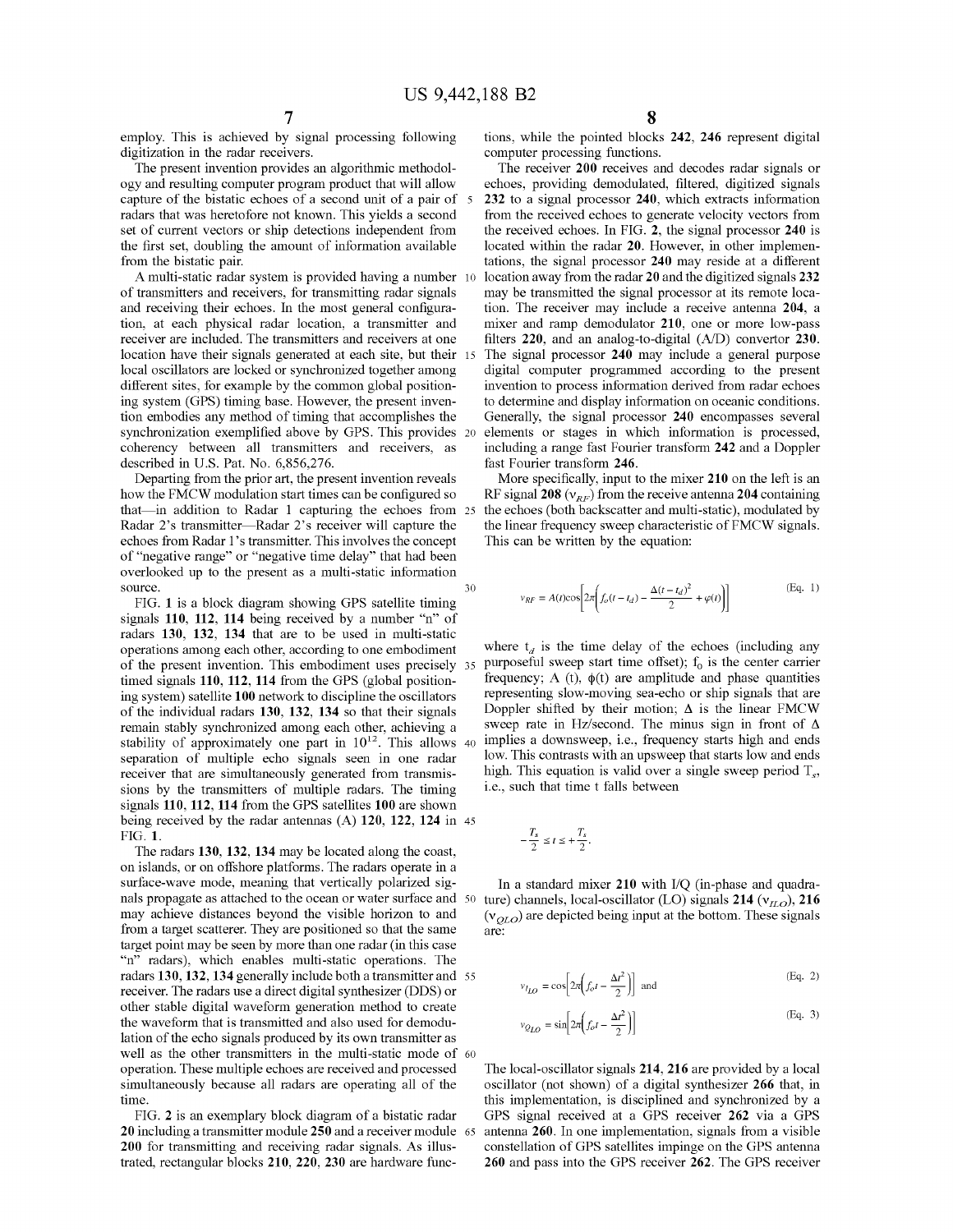**262** is designed specifically to extract time information from the GPS signals, in contrast with the more common positional information of conventional GPS receivers. In order to provide accurate positional information, the individual satellites carry timing signals that are synchronized among each other to a precision and accuracy of a few nanoseconds. In one embodiment, these timing signals may be sent to earth at one second intervals. The timing signals are fed to a state machine **264** and, in some implementations, to the digital synthesizer **266** of the radar **20** via a phase-locked oscillator (not pictured) and a clock generator (also not pictured), as generally described in U.S. Pat. No. 6,856,276.

and off the transmitter output and receiver input signals, so that they are not on at the same time. It also turns on and off switches or gates that further suppress, transmit, or receive signals at various points in the system when they are not wanted. It may also determine the start and end times of the linear frequency sweep modulation for the radar 20. The <sub>20</sub> sweep start times in different radars that are synchronized via the common GPS timing may be offset in order to separate the local sea-echo information from each radar so that they do not interfere with each other.

The digital synthesizer **266** may include a local oscillator 25 (not shown) for generating a carrier frequency or wave and a signal for modulating the carrier wave to produce the radar signal transmitted by a transmitter **250** of the radar **20.** The modulated radar signal may then be passed from the digital synthesizer **266** through a transmit-amplifier or power- 30 amplifier (P/A) **254** and radiated from the transmit antenna **252.** The transmit antenna may be configured to provide a broad beam, usually between 120 degrees and 360 degrees case, range bins to the left of the center position **322, 324** in bearing angle, illuminating a large area of ocean or water concerning which information on oceanic conditions is 35 needed.

Returning to the mixer and ramp demodulator **210,** the mixing process demodulates the echo signals by inclusion of the sweep on the LO signals, as shown above. Then these signals are low-pass filtered as represented by the second 40 block function **220** of FIG. **2.** This removes second (and higher) harmonics and out-of-band spurs, so that the inputs **222**  $(v_{1b})$ , **224**  $(v_{0b})$  to the A/D convertor **230** are:

$$
v_{lb} = \frac{A(t)}{2} \cos[2\pi(\Delta t_d t + \varphi(t) - \varphi_c)]
$$
 and (Eq. 4)

$$
v_{Qb} = \frac{A(t)}{2} \sin[2\pi(\Delta t_d t + \varphi(t) - \varphi_c)] \tag{Eq. 5}
$$

where  $\phi_c$  is an irrelevant phase constant common to both signals.

The signal output 232  $(v_c)$  from the *A/D* convertor 230, sampled at discrete times  $t_i$  can be combined in complex  $_{55}$ form  $v_c = \nabla_{Ib} + i\nu_{Ob}$  to get:

$$
v_c = \frac{A(t_i)}{2} \exp[2\pi i(\Delta t_d t_i + \varphi(t_i) - \varphi_c)]
$$
 (Eq. 6)

A quantity  $f_{\nu} = \Delta t_d$  in the above equation represents a frequency f<sub>r</sub> offset that is directly proportional to the echo's time delay  $t_d$  multiplied by the linear sweep rate  $\Delta$ . This is characteristic ofFMCW signal processing in HF, VHF, UHF radars, references to which have been cited above. Examples typical of radars considered here might have a carrier center

frequency,  $f_0$ , that is 20 MHz; a sweep rate  $\Delta$  that is 100 kHz/second; and a baseband frequency offset  $f_r$  that lies between 0 and 400 Hz.

The first step in digital processing of FMCW waveforms is to Fourier transform the above digitized signal time series over the sweep repetition period  $T_s$ , through a fast-Fouriertransform (FFT) step, shown as the  $1^{st}$  (Range) FFT 242. These outputs will be accumulated at times 0,  $T_s$ ,  $2T_s$ ,  $3T_s$ , ...  $nT_s$ , .... Then a target with total time-delay offset 10  $t_d$  will appear in one or two spectral cells in the output of the range FFT. From the assumption that the slowly varying complex echo signal remains constant within the sweep period over which each FFT is done, the signal in that n-th The state machine 264 may generate signals that turn on output spectral (range) bin  $(v_m)$  244, from inspection of the above equation, will be

$$
v_m = \frac{A(nT_s)}{2} \exp[2\pi i(\varphi(nT_s) - \varphi_c)] \tag{Eq. 7}
$$

As further background to explain the present invention, the outputs of this range FFT may be interpreted. After normal unwrap of the FFT so that the lowest frequency lies in the center, each spectral output is a range bin. The zero bin in the center of the output array corresponds to an echo delay  $t_d=0$ .

FIG. 3 is a diagrammatic representation **300** of the range space occupied in multi-static radars, including both the positive ranges **310** and the negative ranges **320** (the present invention). Positive output range bins **312, 314, 316** to the right of this center position correspond to positive delays, which is the normal situation in a backscatter radar. In that would be filled with zeros, because only positive ranges are meaningful. In conventional prior practice, bistatic geometries with FMCW radars included and retained only positive range cells; the negative ones were not considered usable and were discarded.

After the  $1^{st}$  (Range) FFT processing step 242 of FIG. 2, the final processing is the  $2^{nd}$  (Doppler) FFT 246. This is used both for target velocity extraction and to maximize the echo signal-to-noise ratio.

If there are one or more bistatic transmitters whose echo sets are to be received and processed simultaneously, an sets are to be received and processed simultaneously, an 45 offset is added to the beginning of the second transmitter's sweep start (the subject of U.S. Pat. No. 6,856,276). The total time delay  $(t_d)$  for an echo from the second transmitter's signal can be written:

$$
t_d \equiv T p_{(2)}^{(1)} + T_{(2)}^{(1)} + t_{2e}
$$
 (Eq. 8)

where  $Tp_{(2)}^{(1)}$  is the (positive) time delay for the signal transmitted from Radar 2 that propagates to Radar 1;  $T_{(2)}^{(1)}$ is a purposeful (positive) time delay set for the start of Radar 2's sweep; and  $t_{2e}$  is the added delay of any echoes based on 55 Radar 2's transmit signal and echo reception at Radar l's receiver. The sweep-start time  $T_{(2)}^{(1)}$  is chosen to keep the bistatic echoes caused by Radar 2's transmitter from falling within the range-bin offset space from Radar l's own backscatter echoes (i.e., so they do not mutually interfere). 60 By extension from bistatic to multi-static configurations, the same logic for time delay,  $t_d$ , above will allow Radar 3's sweep offset and echoes to be spaced consecutively further out in time delay (or bins outputted from the range FFT).

Referring back to FIG. 3, after the range FFT, echo time-delay space is related to its FFT output frequency spectrum by  $f_r = \Delta t_d$ . The vertical line **330** demarks the zero range position for backscatter from Radar n, with its echoes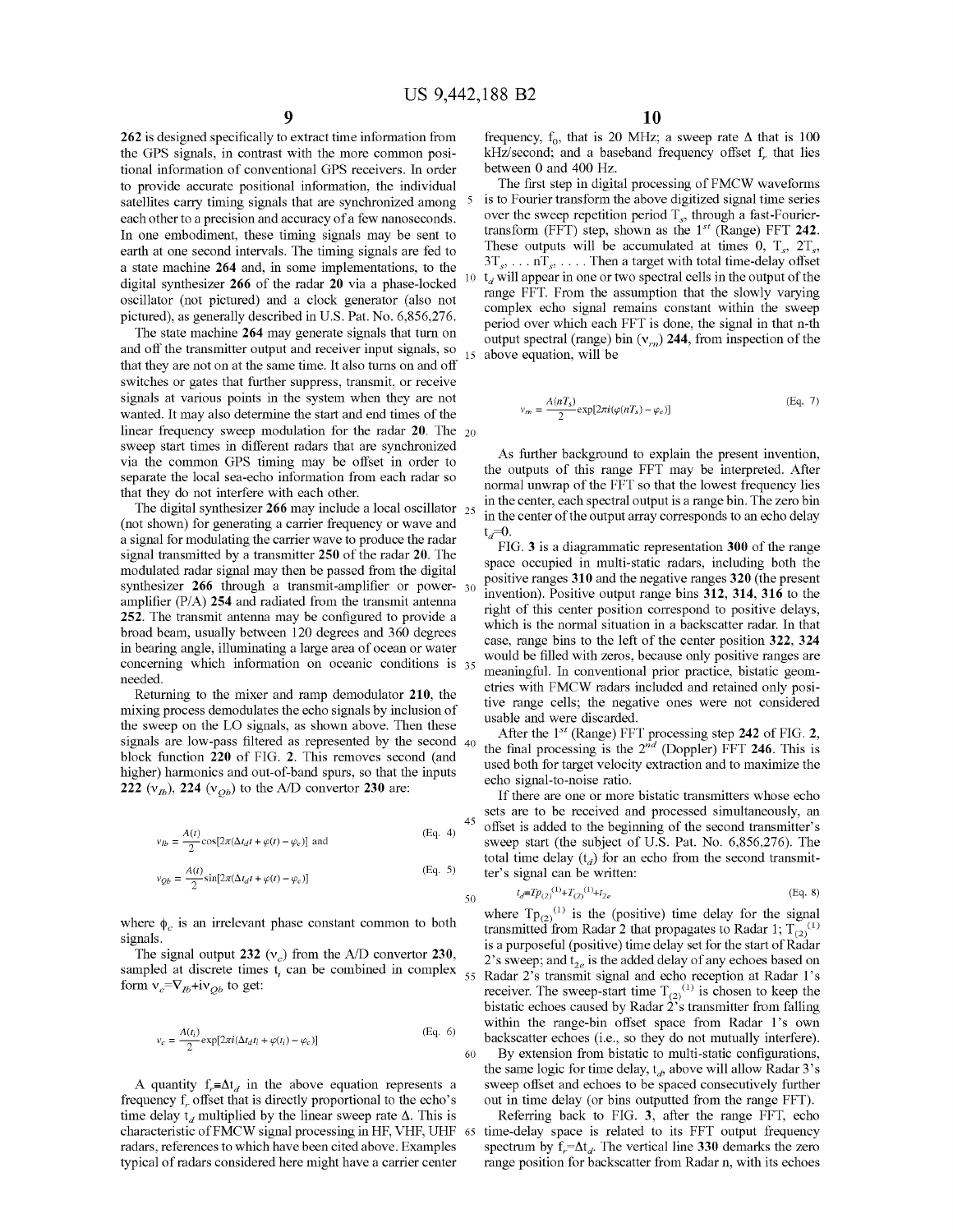falling at cells 312 to the right, out to a range where echoes are no longer visible. At this point, the echoes from Radar n+l begin in the next region 314 to the right, due to the programmed time delay for the start of its FMCW sweep modulation, which is represented as  $T_{(n+1)}^{(n)}$ , generalizing 5 the time delay  $T_{(2)}^{(1)}$  from the Radar 1 to be centered on Radar n. It is now understood that Radar n is the receiver, so that:

$$
t_d = T p_{(n+1)}^{(n)} + T_{(n+1)}^{(n)} + t_{(n+1),e}
$$
 (Eq. 9) 10

All time delays,  $t_d$ , up to now are positive, and so each consecutive bistatic radar's echo contributions are spaced further to the right, as shown in FIG. 3.

The numbering of the radars to be operated multi-statically proceeds in consecutive order from Radar 1 through Radar n up to Radar N. The time-delay offsets programmed for the sweep starts,  $T_{(n+1)}^{(n)}$ , also follow this consecutive ordering, designed to keep each radar's echoes separate from others in the sequence. Prior practice had been to ignore the negative spectral space  $320$  to the left of the vertical line  $330^{-20}$ in FIG. 3 and these were never retained by the computer programs that produced output multi-static data. It was assumed they had no physical meaning Hence, N radars operating multi-statically could at most produce

$$
\frac{(N+1)\cdot N}{2}
$$

echo sets, meaning N backscatter sets among the N radars plus

$$
\frac{(N-1)\cdot N}{2}
$$

sets from the bistatically paired combinations.

The present invention employs the "negative-range" spectral space 320 from the range FFT 300 that had previously 40 been discarded. Additionally revealed is how to configure the time offsets for the sweep starts of all radars, so as to not overlap any echo spectral space with others, thereby avoiding mutual interference.

An examination of Equation 9 for  $t_d$  is relevant for 45 determining positive FMCW frequency-start shifts. These are shown to the right in FIG. 3 of the vertical zero-range line 330. All three terms of this equation for delays are positive: the delay offset of the sweep-shift start,  $T_{(n+1)}^{(n)}$ ; the time delay for the signal to propagate between displaced 50 sites,  $Tp_{(n+1)}^{(n)}$ ; and the delay of the echoes of Radar n+1 beyond receipt of the directly propagated signal,  $t_{(n+1),e}$ . Of these three terms, two by their physical nature are always positive:  $\text{Tp}_{(n+1)}^{(n)}$  and  $\text{t}_{(n+1),e}$ . However, the shift in sweep start,  $T_{(n+1)}^{(n)}$ , can be either positive or negative.

Again, the radars from 1 through n to N have consecutively increasing, positive frequency-start shifts. Then, while the Radar n+l signal will be shifted to the right in rangespectral space with respect to its observation at Radar n, the opposite is true for Radar n's signal being observed by Radar n+l; the "delay" becomes an "advance", or negative delay. The same is true for the Radar n-1 signal and echoes being observed at Radar n. Since we have focused on Radar n's receiver as the reference for exemplifying discussions, the equation for delay  $t_d$  in this case becomes:

The inventive discovery comes in recognizing that  $T_{(n+1)}^{(n)} = T_{(n)}^{(n-1)}$ . This simply means that if the sequence of positive start shifts is set such that ones to the left (superscript) with respect to those to the right (subscript) are positive, then viewed the other way, the shifts of those to the left with respect to those to the right become their negatives: a delay becomes an advance or vice versa by changing the sign in the equation. Thus the relevant time-delay equation is rewritten:

$$
t_d = T p_{(n-1)}^{(n)} - T_{(n)}^{(n-1)} + t_{(n-1),e}
$$
 (Eq. 11)

In this case, if  $T_{(n)}^{(n-1)}$   $\sum_{n=1}^{\infty} T_{(n+1)}^{(n)} + t_{(n-1),e}$ , then  $t_d$  becomes negative, and after the range FFT 242 of FIG. 2, its echoes lie to the left of the zero vertical line 330 of FIG. 3. The bistatic signals from Radar n-1 322 had been ignored up to now in the prior art for Radar n as having no meaning because the concept of "negative range" did not appear to make physical sense. Now these can actually become useful data, doubling the possible outputs from multi-static operations. These newly discovered range cells with radar echo data, and their extraction, may be referred to as "negative pseudo-range processing".

An important feature is revealed in implementing this <sub>25</sub> "negative pseudo-range processing". That is the feature of having negative time delay  $t_d$ , which demands that:

$$
T_{(n)}^{(n-1)} > T p_{(n-1)}^{(n)} + t_{(n-1),e},\tag{Eq. 12}
$$

This means the sweep-start delays are to be chosen and set 30 into the waveform generator and processor such that Equation 12 is valid. Said another way, if  $T_{(n)}^{(n-1)}$  is too small so that the Equation 12 is not met, then bistatic echoes from Radar n-1 will overlap the backscatter echoes from Radar n, contaminating them thusly with ambiguous mutual interfer-35 ence. The most efficient and concise sequencing of sweepstart times so that echo regions do not overlap will result in the range spectral space 322 for the bistatic set immediately to the left of the zero-range vertical line 330 of FIG. 3 being smaller that all of the other multi-static echo spaces. This reality is shown in the plot in FIG. 3.

The present invention thus makes it possible to obtain  $N^2$ measurements when operating N radars multi-statically. To give an example, if there are four radars with overlapping backscatter and multi-static coverage, then N=4. Prior to the present invention, a total of 10 observations would be seen with no additional hardware. Employing the present methods, 16 observations are now possible. This is a significant feature and improvement over prior art.

FIG. 4A is an example of an output bistatic ocean surface current map created by a pair of radars operating in positive range according to the prior art. FIG. 4B is an example of an output bistatic ocean surface current map created by a pair of radars operating in the negative range mode that results from an embodiment of the present invention.

55 FIGS. 4A and 4B show two examples of bistatic currents mapped by a network of 13.4 MHz HF radars on the California West coast, just South of the Golden Gate entry to the San Francisco Bay. The bistatic radar pair in this case has radars located at Fort Funston and Montara (designated FORT 410 and MONT 420, respectively). These radars are operating at the same time, and are viewing the same ocean conditions. In the FIG. 4A, FORT 410 is the transmit source for the echoes received at MONT 420 that produced the mapped currents. This is a typical result for bistatic surface 65 currents. Under the art prior to this invention, this would be the only map possible based on previous, positive-only time delays and resulting elliptical range cells.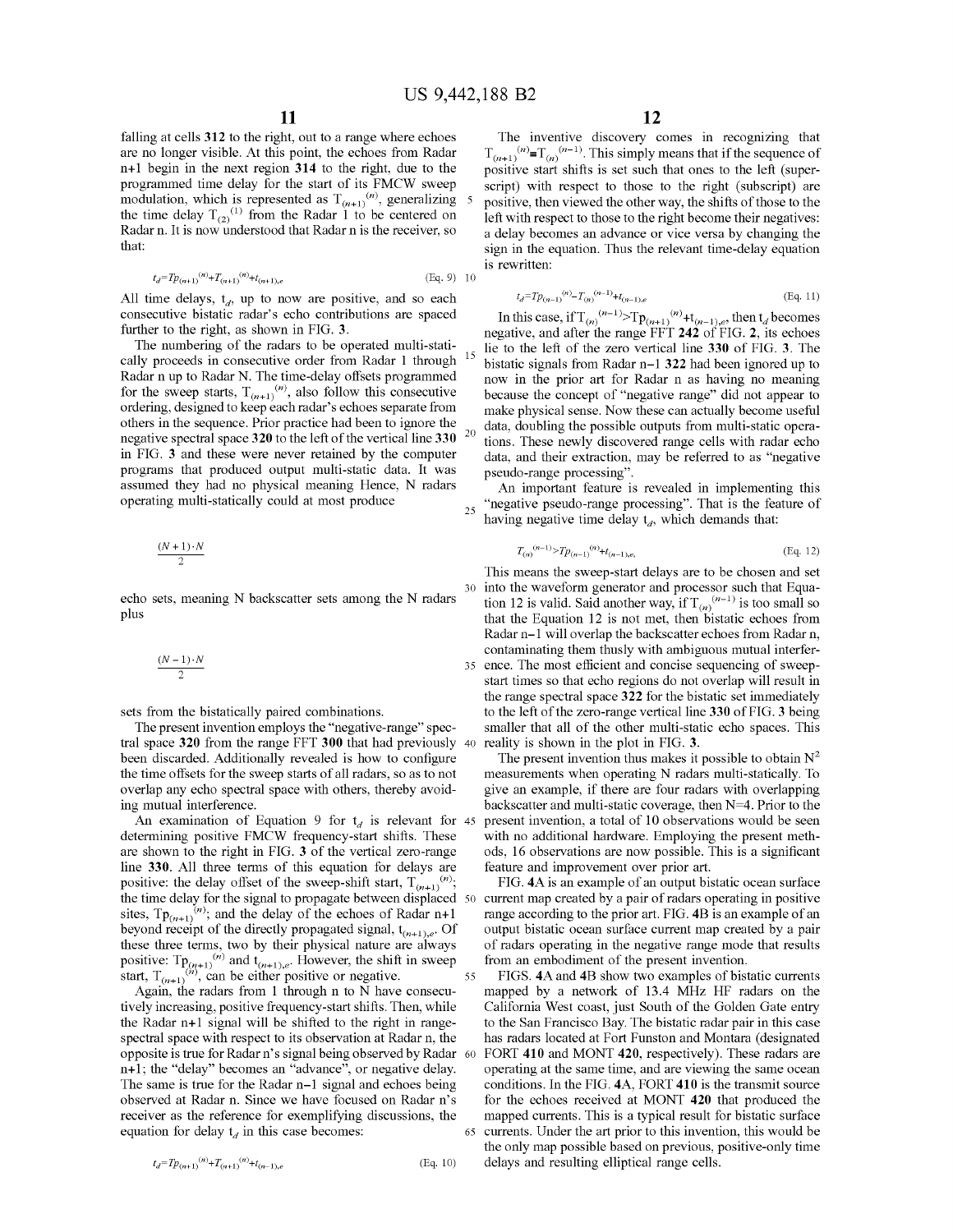Based on the techniques of the present invention, the map of FIG. **4B** is the result of employing the echoes produced by the transmitter at MONT **420** and receiving the echoes at FORT **410.** As mentioned earlier, advantages are: (i) incorporating two asymmetrical echo mappings (results are more accurate near the receiver end where bearing angle is determined); (ii) having redundant data fills in gaps, as seen; and (iii) averaging the two reduces the inherent noisiness of the data.

This is one embodiment and application as illustrated in FIGS. 4A and 4B. Included but not shown is use for hard target detection, e.g., ships. Two bistatic detections of the same ship target are now possible with a single bistatic transmit/receive pair. This improves probability of vessel detection, reduces false alarm rate, and increases the accuracy of position and velocity measurements of the ship. <sup>15</sup>

The foregoing description of the preferred embodiments of the invention has been presented for the purposes of illustration and description. It is not intended to be exhaustive or to limit the invention to the precise form disclosed, and obviously many modifications and variations are pos- 20 sible in light of the above teaching. The embodiments were chosen and described in order to best explain the principles of the invention and its practical application to thereby enable others skilled in the art to best utilize the invention in various embodiments and with various modifications as are suited to the particular use contemplated. For example, GPS timing was shown as a source of oscillator disciplining and synchronization for multi-static use, but many other stable timing sources are available such as rubidium-disciplined oscillators, oven-controlled crystal oscillators, etc. These are some of several alternative embodiments of the present <sup>30</sup> invention. Thus it is intended that the scope of the invention be defined by the claims appended hereto and are not limited to the precise embodiments described herein.

Although certain of the components and processes are described above in the singular for convenience, it will be 35 appreciated by one of skill in the art that multiple components and repeated processes can also be used to practice the techniques of the present invention.

While the invention has been particularly shown and described with reference to specific embodiments thereof, it 40 will be understood by those skilled in the art that changes in the form and details of the disclosed embodiments may be made without departing from the spirit or scope of the invention. For example, the embodiments described above may be implemented using a variety of materials. Therefore, 45 the scope of the invention should be determined with reference to the appended claims.

What is claimed is:

**1.** A multi-static radar system for monitoring water sur- 50 face targets, comprising:

- (a) a first radar including a first transmitter and a first receiver;
- (b) a second radar including a second transmitter and a second receiver, the first and second radars located in 55 separate locations and synchronized using timing signals, each radar configured to transmit radar signals and receive echoes of radar signals from the other radar;
- ( c) a state machine configured to determine, using the timing signals, start times and end times of radio 60 frequency signal modulations for each radar, the start time of the radio frequency signal modulation of the second radar being offset from the start time of the radio frequency signal modulation of the first radar; and
- (d) a signal processor configured to simultaneously  $65$ receive and process the echoes of the radar signals received at the first and second radars to determine  $T_{(n)}^{(n-1)} \ge T_{p(n-1)}^{(n)} + t_{(n-1),e}$

position and velocity vectors for the monitored water surface targets, wherein a first set of position and velocity vectors is determined from echoes, received at the first radar, of the radar signals transmitted by the second radar, and wherein a second set of position and velocity vectors is determined from echoes, received at the second radar, of radar signals transmitted by the first radar.

**2.** The multi-static radar system of claim **1,** comprising N 10 radars configured to operate multi-statically, wherein  $T_{(n)}^{(n-1)}$  is a time delay for the start time of a radio frequency signal modulation for a radar n, wherein  $T_{(n)}^{(n-1)}$  is defined to be:

$$
T_{(n)}^{(n-1)} > T p_{(n-1)}^{(n)} + t_{(n-1),e}
$$

wherein  $T_{(n-1)}^{(n)}$  is a time for a radar echo signal to propagate directly between a radar n–1 and the radar n, and  $t_{(n-1),e}$ is a time delay of radar echoes of the radar n-1 beyond receipt of the directly propagated radar echo signal.

**3.** The multi-static radar system of claim **2,** wherein a total time delay  $t_d$  for radar echoes received at the radar n from the radar n-1 is defined as:

 $t_d = T p_{(n-1)}^{(n)} - T_{(n)}^{(n-1)} + t_{(n-1),e}$ 

wherein an unwrap of a range fast Fourier transform (FFT) of the radar echoes received at the radar n results in radar echoes falling in a negative range of the range FFT when the total time delay  $t_d$  for the radar echoes is negative.

**4.** The multi-static radar system of claim **1,** wherein the first and second radars are one of the following: an MF radar, an HF radar, a VHF radar, and a UHF radar.

**5.** The multi-static radar system of claim **1,** wherein the timing signals are provided by a Global Positioning System  $(GPS)$ 

**6.** The multi-static radar system of claim **1,** wherein the timing signals are provided by one of: a rubidium-disciplined oscillator, an oven-controlled crystal oscillator, and a similar stable time base providing the same function.

**7.** A method of monitoring water surface targets using a multi-static radar system comprising at least two radars, each of the at least two radars including a transmitter and receiver, located in separate locations and synchronized using timing signals, the method comprising:

- determining, using the timing signals, start times and end times of radio frequency signal modulations for each of the at least two radars;
- transmitting, according to the determined start and end times, radar signals from the transmitters of the at least two radars, the start time of a radio frequency signal modulation of a first radar being offset from the start time of a radio frequency signal modulation of a second radar; and
- determining position and velocity vectors for a monitored water surface target by simultaneously receiving and processing the echoes of the radar signals received at the first and second radars, wherein a first set of position and velocity vectors is determined from echoes, received at the first radar, of the radar signals transmitted by the second radar, and wherein a second set of position and velocity vectors is determined from echoes, received at the second radar, of radar signals transmitted by the first radar.

**8.** The method of claim **7,** wherein the multi-static radar system comprises N radars configured to operate multistatically, wherein  $T_{(n)}^{(n-1)}$  is a time delay for the start time 65 of a radio frequency signal modulation for a radar n, wherein  $T_{(n)}^{(n-1)}$  is defined to be: